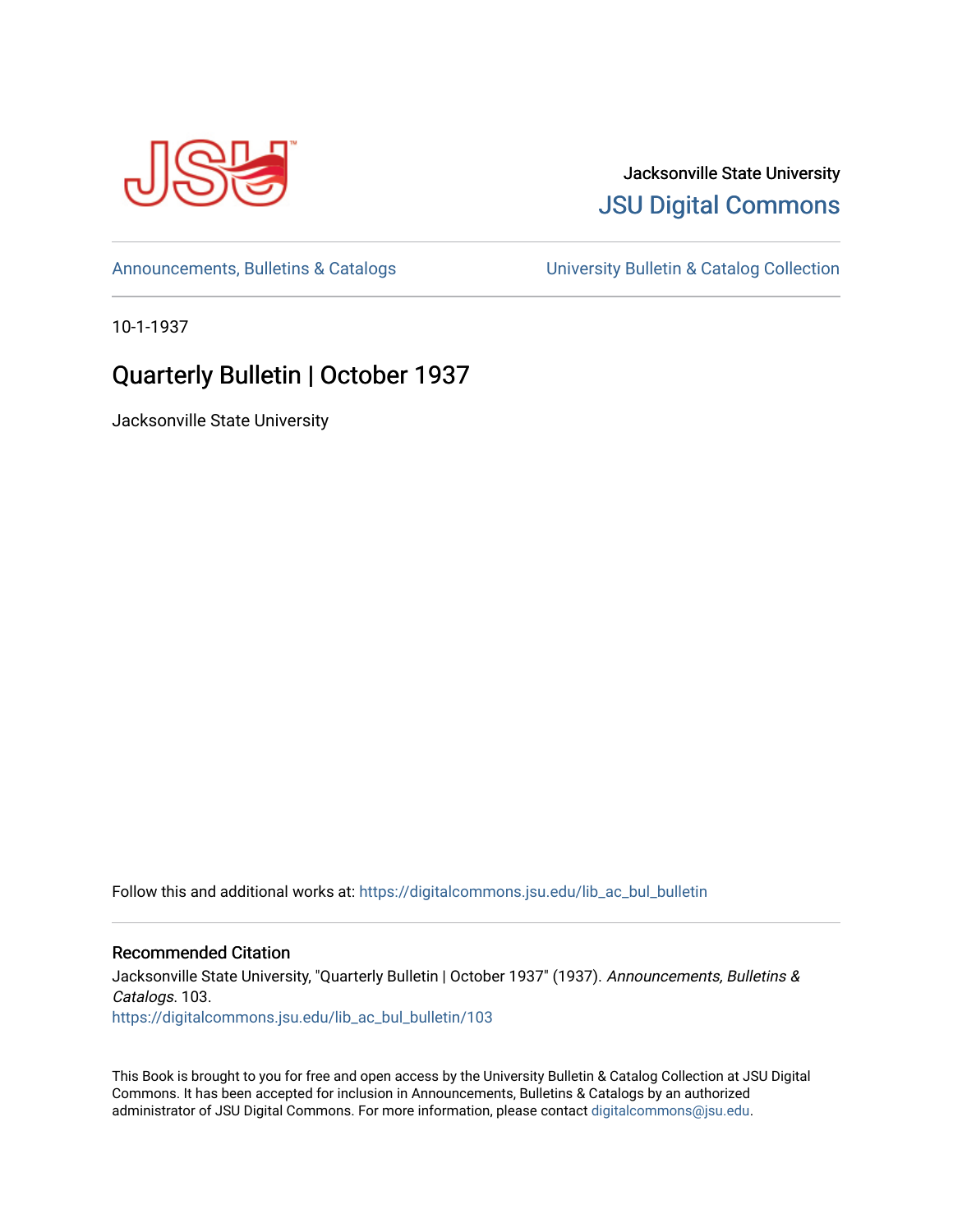**Volume XXXII. OCTOBER, 1937 Number 121**

# Teachers College Bulletin **Jacksonville, Alabama**

|                | Published Quarterly by State Teachers College.                                                                                   |              |             |
|----------------|----------------------------------------------------------------------------------------------------------------------------------|--------------|-------------|
| <b>OCTOBER</b> | <b>DECEMBER</b>                                                                                                                  | <b>MARCH</b> | <b>JUNE</b> |
|                | Entered as second class matter, August 17, 1905, at the Post Office, Jack-<br>sonville, Alabama, under the Act of July 16, 1904. |              |             |

#### THE SPRING QUARTER

, The Spring Quarter begins March 14, and one can make the full quarter's work by entering not over one week after class work begins which is March 21. The latter half of the Spring Quarter begins April 25. If one is teaching or for any other reason cannot enter for the full Spring Quarter, he can enter for the latter half of the Spring Quarter April 25, and get in a full quarter of work by the middle of the Summer Quarter or  $4\frac{1}{2}$  months by the end of the Summer Quarter. The fee for any one of these half-quarters beginning April 25, is \$15.00. New classes will be started for those who enter on any entering date provided there are a sufficient number to form a section.

#### SUMMER SCHOOL

Registration for summer school begins Tuesday, May 31. The second term of the summer school begins July 5.

#### COURSES OFFERED IN SUMMER QUARTER

- 1. The regular four-year course.
- 2. Courses for extension and renewal of certificates.
- 3. Courses for removal of conditions and for making additional credits for students of normal schools and colleges.

#### EXPENSES

Board in Daugette Hall for the quarter, \$55, payable in advance; fee  $$26.00$ ; total for the quarter,  $$81.00$ .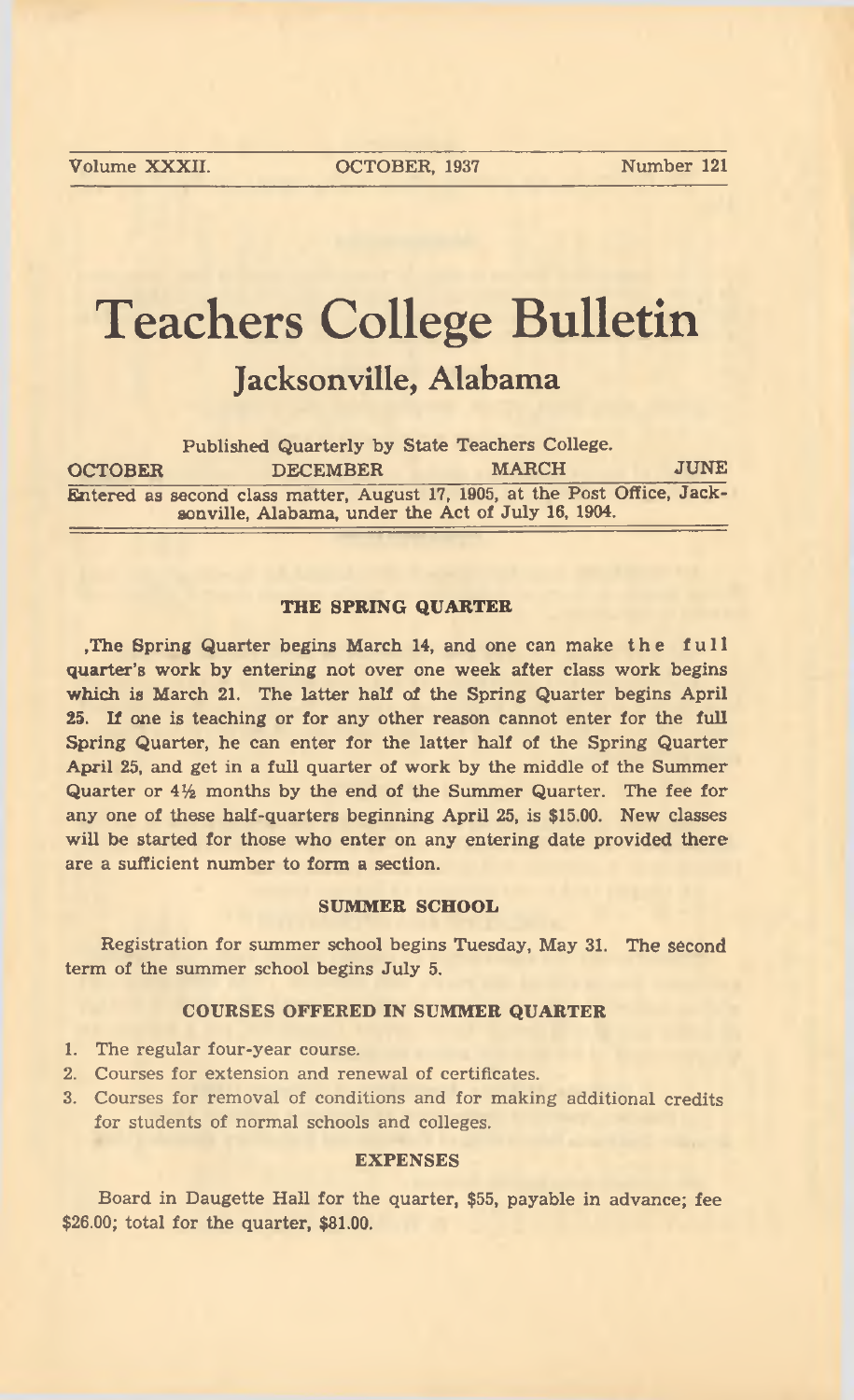#### **FACULTY**

The faculty for the summer school is the regular faculty of the college.

#### **DORMITORIES**

The reservation fee for a room in the dormitories for men or women is \$1.00. These accommodations are limited and the fee should be sent promptly as soon as decision to attend has been reached. The overflow students are accommodated in the homes of the town.

#### WHAT TO BRING

Cover, room linen, pillow, drinking class and teaspoon.

#### REDUCED RAILROAD RATES

Most of the railroads are giving reduced rates for roundtrip. Apply to your agent when buying ticket to Jacksonville.

#### CERTIFICATES

All certificates may be renewed or extended by an attendance here in the spring or summer... Salaries in public schools depend largely on grades of certificates.

#### CONFERENCE OF SUPERINTENDENTS AND SUPERVISORS

A conference of superintendents and supervisors of this teachers college district will be held during the summer, the date to be announced later. This will be conducted by a representative from the State Department of Education.

#### COURSES OF STUDY

The same general courses are offered for the summer school as for the regular session. The regular catalog which is available has full information as to entrance and graduation requirements.

All courses lead to the Bachelor of Science degree.

#### ATHLETICS AND RECREATION

Students have the opportunity of playing tennis, volleyball, baseball, and other games during the spring and summer. The swimming pool will be opened as soon as weather conditions permit. Picnics and outings by clubs and special groups under proper supervision are a feature of the recreation of the summer school students.

Member Alabama Association of Colleges (1926) Member American Association of Teachers Colleges (1928) Member Southern Association of Colleges and Secondary Schools (1935)

For further information, address

C. W. DAUGETTE, President.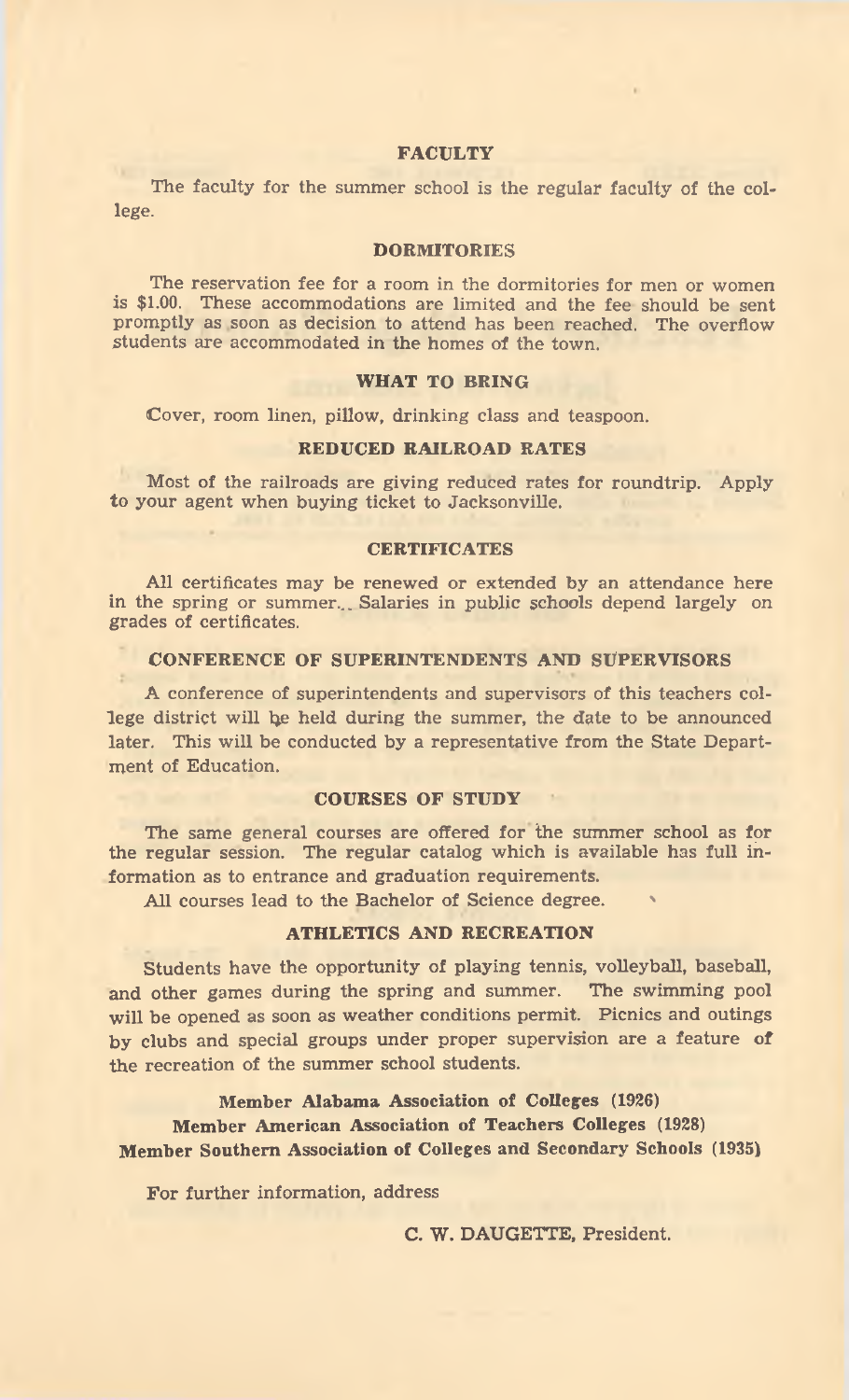### FOUR-YEAR DIVIDED CURRICULUM FOR THE TRAINING OF ELEMENTARY TEACHERS

(Upon completion of the second year of this curriculum students may graduate and receive the two-year normal diploma which entitles them to a professional certificate good for six years. Upon completion of the fourth year a degree is conferred and a six-year certificate is granted).

|                                                        | <b>Freshman Year</b>           |                                    |                                             |                                    |
|--------------------------------------------------------|--------------------------------|------------------------------------|---------------------------------------------|------------------------------------|
| Times Cr.                                              |                                |                                    | <b>Third Quarter</b><br><b>Times</b>        | Cr.                                |
| Qr.                                                    | per                            | Qr.                                | рег                                         | Qr.                                |
| Week Hrs.                                              |                                |                                    | <b>Week Hrs.</b>                            |                                    |
|                                                        | Eng. 102 Grammar, Compo-       |                                    | Eng. 103 Grammar, Compo-                    |                                    |
| 3<br>position 14                                       | sition 14                      | 3                                  | sition $\frac{4}{3}$                        | $\mathbf{3}$                       |
| 3                                                      | Hist. 102 World (1500-1789)  3 | 3                                  | Hist. 103 World 1789-Present. 3             | 3                                  |
| 3                                                      | Geog. 102 North America  3     | 3                                  | Geog. 103 South America  3                  | 3                                  |
| Sci. 101 General Biology  4<br>$\overline{\mathbf{3}}$ | Sci. 102 General Biology  4    | 3                                  | Sci. 103 General Biology  4                 | 3                                  |
| $\mathbf{1}$                                           | Psyc. 102 Beginning Psy-       |                                    | Psyc. 103 Educational Psy-                  |                                    |
|                                                        | chology 3                      | 3                                  |                                             | 3                                  |
| 1                                                      | Arts 112 School Music 2        | 1                                  | Arts 113 School Music  2                    | 1                                  |
| 1                                                      |                                |                                    | Arts 103 Drawing and Art                    |                                    |
|                                                        |                                | 1                                  |                                             | 1                                  |
|                                                        | P. E. 102 Rhythms, Stunts  2   |                                    |                                             | 1                                  |
|                                                        |                                |                                    |                                             |                                    |
| 15<br>20                                               | 23<br>Sophomore Year           | 18                                 | 23                                          | 18                                 |
| Eng. 211 Survey Eng. Poetry or                         | Eng. 212 Survey Eng. Prose or  |                                    |                                             |                                    |
| Eng. 201 American Literature 3<br>3                    | Eng.202 American Literature 3  | 3                                  |                                             |                                    |
| 3                                                      | Psyc. 202 Child Psychology 3   | 3                                  | Eng. 203 Children's Literature 3            |                                    |
| 3<br>Ed. 201 Teaching Reading  3                       | Ed. 202 Elementary Methods. 3  | 3                                  | Ed. 203 Elementary Methods 3                |                                    |
|                                                        | Ed. 212 Directed Teaching  5   | 3                                  | Ed. 213 Directed Teaching  5                | S                                  |
|                                                        |                                | 1                                  | P. E. 213 Personal Hygiene  4               |                                    |
| 3<br>Ed. 221 School Management 3                       | Arts 202 Drawing and Art       |                                    | Arts 213 School Music 2                     |                                    |
| $\mathbf{1}$                                           |                                | ı                                  | Arts 203 Drawing and Art                    |                                    |
|                                                        | P. E. 202 Basketball   2       | $\mathbf{1}$                       |                                             |                                    |
| 1                                                      | Electives: (One required)  3   | $\mathbf{3}$                       | P. E. 203 Baseball 2                        |                                    |
| P. E. 201 Organization of P.E., 2<br>1                 | Hist. 202 American History     |                                    | Electives: (One required)  3                |                                    |
| Electives: (One required)  3<br>3                      | Sci. 212 Chemistry             |                                    | Hist. 203 American History                  |                                    |
|                                                        | Hist. 212 Economics            |                                    | Sci. 213 Chemistry -                        |                                    |
|                                                        |                                |                                    | Hist 213 Sociology                          |                                    |
|                                                        |                                |                                    |                                             |                                    |
| 21 or 23<br><b>18</b>                                  |                                |                                    | 24                                          | 18                                 |
|                                                        |                                | Arts 102 Drawing and Art<br>App. 2 | Second Quarter Times Cr.<br>Week Hrs.<br>23 | P. E. 103 Play Activities  2<br>18 |

With the permission of the classification committee a student may elect Mathematics in the straight four-year curriculum in lieu of this year of World History.